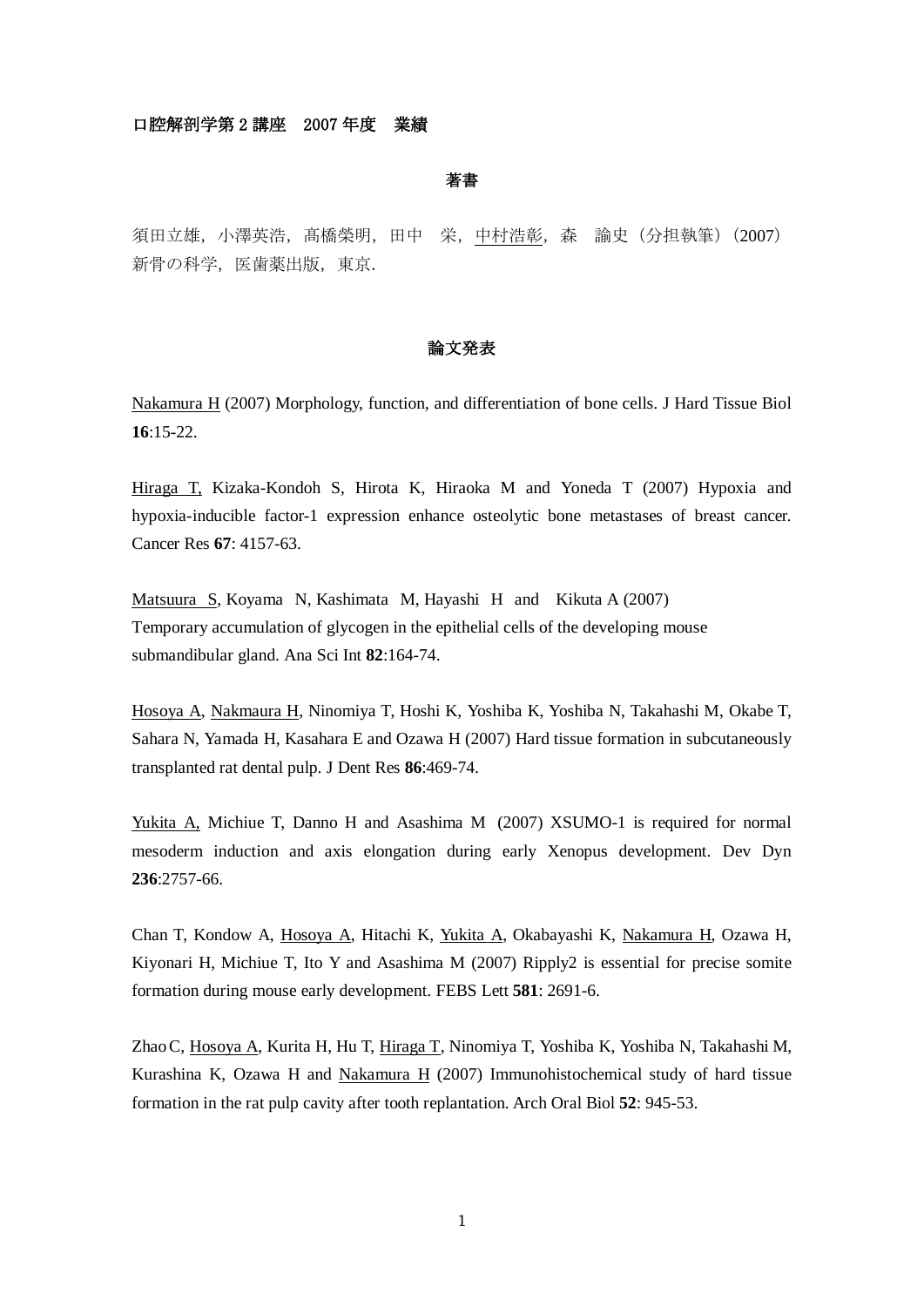Ninomiya T, Hosoya A, Nakamura H, Sano K, Nishisaka T and Ozawa H (2007) Increase of bone volume by a nanosecond pulsed laser irradiation is caused by a decreased osteoclast number and an activated osteoblasts. Bone **40**:140-8.

Sato M, Nakamichi Y, Nakamura M, Sato N, Ninomiya T, Muto A, Nakamura H, Ozawa H, Iwasaki Y, Kobayashi E, Shimizu M, Deluca HF, Takahashi N and Udagawa N (2007) New 19-nor-(20S)-1alpha,25-dihydroxyvitamin D(3) analogs strongly stimulate osteoclast formation both in vivo and in vitro. Bone **40**:293-304.

Nagae M, Hiraga T and Yoneda T (2007) Acidic microenvironment created by osteoclasts causes bone pain associated with tumor colonization. J Bone Miner Metab **25**: 99-104.

Hayashibara T, Hiraga T, Sugita A, Wang L, Hata K, Ooshima T and Yoneda T (2007) Regulation of osteoclast differentiation and function by phosphate: potential role of osteoclasts in the skeletal abnormalities in hypophosphatemic conditions. J Bone Miner Res **22**: 1743-51.

Tamura D, Hiraga T, Myoui A, Yoshikawa H and Yoneda T (2007) Cadherin-11-mediated interactions with bone marrow stromal/osteoblastic cells support selective colonization of breast cancer cells in bone. Int J Oncol (in press).

Kinoshita H, Hirano H, Hosoya A, Ninomiya T, Ozawa H, Sawabe M, Ouchi Y, Yamaguchi M and Hosoi T (2007) Case of bone Paget's disease with cheek pain, hearing loss and tremor whose histological findings showed peculiar calcified structures. Geriatr Gerontol Int **7**:189-94.

Yoshiba N, Yoshiba K, Hosoya A, Saito M, Yokoi T, Okiji T, Amizuka N and Ozawa H (2007). Association of TIMP-2 with extracellular matrix exposed to mechanical stress and its co-distribution with periostin during mouse mandible development. Cell Tissue Res **330**:133-45.

Suzawa K, Yukita A, Hayata T, Goto T, Danno H, Michiue T, Cho KW and Asashima M (2007)Xenopus glucose transporter 1 (xGLUT1) is required for gastrulation movement in Xenopus laevis.Int J Dev Biol **51**:183-90.

山田博仁, 内山真紀子, 細矢明宏, 中村浩彰, 山本昭夫, 笠原悦夫 (2007). Ozony Tron ®の歯内療法処置への応用 -O3 の感染根管治療に対する殺菌効果について-. 日歯保存 誌 **50**:657-63.

小澤英浩,中村浩彰,李 敏啓,網塚憲生 (2007) 骨の微細構造と骨質.THE BONE **21:** 21-34.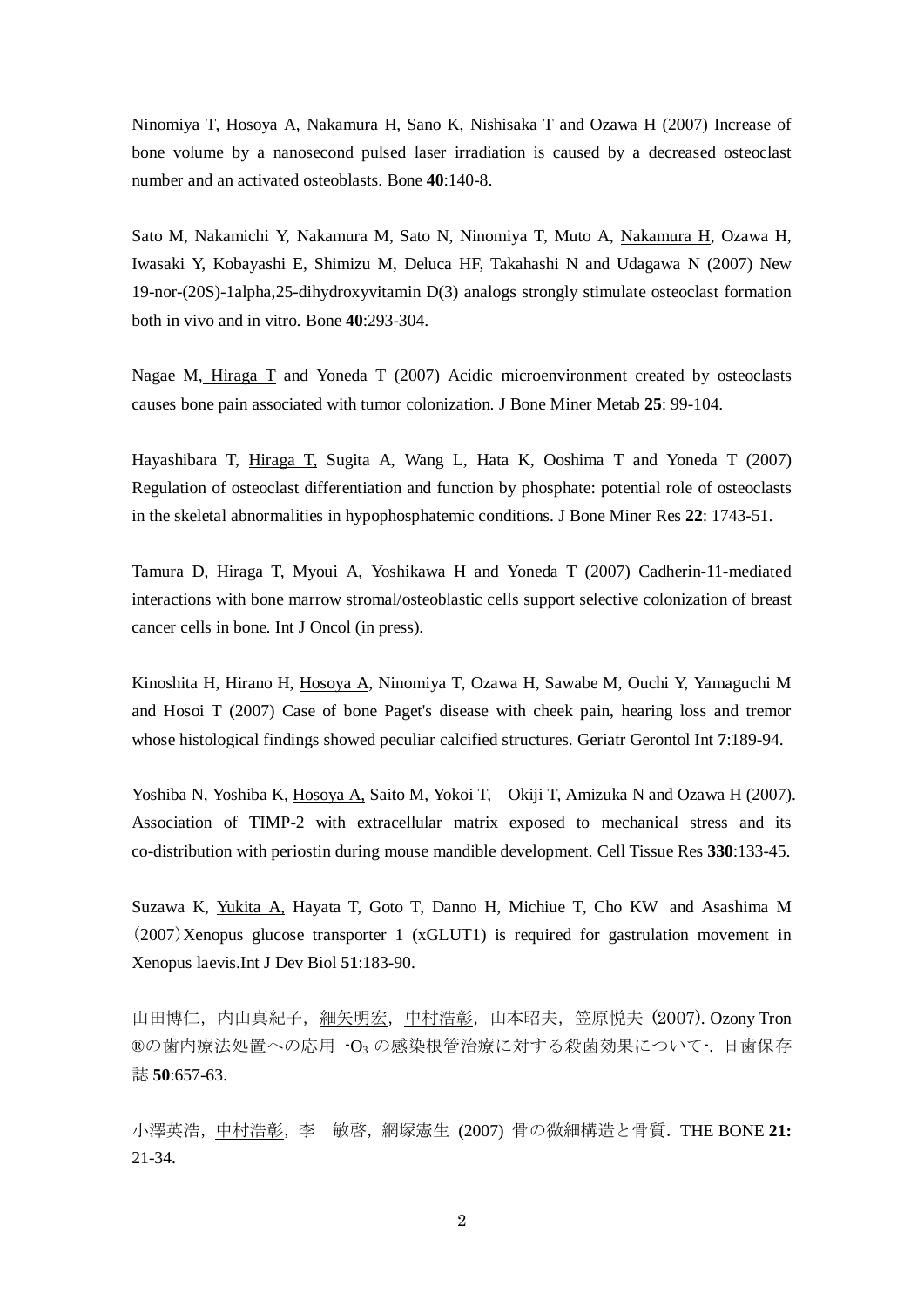### 学会発表

日本解剖学会学術集会(第 112 回) 2007 年 3 月

消化器系ー顎下腺の発生、分化、加齢に伴う貯蔵グリコーゲンの変動ー:松浦幸子 (解剖学雑誌 **82**:102, 2007) (シンポジウム)

マウス顎下腺の発生過程における S-100α タンパクの免疫組織学的検索:松浦幸子, 菊田彰夫(解剖学雑誌 **82**: 204, 2007)

日本発生生物学会(第40回)日本細胞生物学会合同大会(第 50 回) 2007 年 5 月

XHAPLN3 is essential gene contributes to cardiogenesis during Xenopus early development:伊藤弓弦,瀬野五月,中村浩彰,福井彰雅,浅島 誠(要旨集:113, 2007)

日本歯科保存学会・春季学会(第 126 回) 2007 年 6 月

Mineral trioxide aggregate (MTA) に対するヒト歯髄の反応 -直接覆髄後の硬組織形成 過程の免疫組織化学的研究-:吉羽邦彦,吉羽永子,重谷佳見,細矢明宏,興地隆史(日 歯保誌 **50**(春期特別号):138, 2007)

日本骨代謝学会学術集会(第 25 回) 2007 年 7 月

骨痛における TRPV family の関与:若林弘樹,平賀 徹, Liyang Wang, 水野敦子, 鈴木 誠,西村理行,内田淳正,米田俊之(プログラム抄録集:149,2007)(シンポジ ウム)

メシル酸イマチニブは M-CSF シグナル遮断による破骨細胞抑制を介して骨転移を抑 制する:平賀 徹,中村浩彰 (プログラム抄録集:219, 2007)

In vivo の局所骨吸収をフェニトイン(DPH)は抑制する:小出雅則,二宮 禎,衣川 さや,溝口利英,小林泰浩,中村浩彰,保田尚孝,高橋直之,宇田川信之 (プログラ ム抄録集:227, 2007)

テトラサイクリン系抗生剤[Doxycycline (Dex)と Minocycline (Mino)]の骨吸収作用:衣 川さや,小出雅則,二宮 禎,中村浩彰,小林泰浩,高橋直之,宇田川信之 (プログ ラム抄録集:232, 2007)

破骨細胞ミトコンドリア顆粒の Ca, P の局在と細胞内分布:川原一郎, 小出雅則, 中 村浩彰,宇田川信之,高橋直之,小澤英浩 (プログラム抄録集:275, 2007)

日本がん転移学会総会(第 16 回) 2007 年 7 月

酸感受性受容体抑制による癌誘発性骨疼痛の制御: 若林弘樹,脇坂 聡,平賀 徹, 富永真琴,内田淳正,米田俊之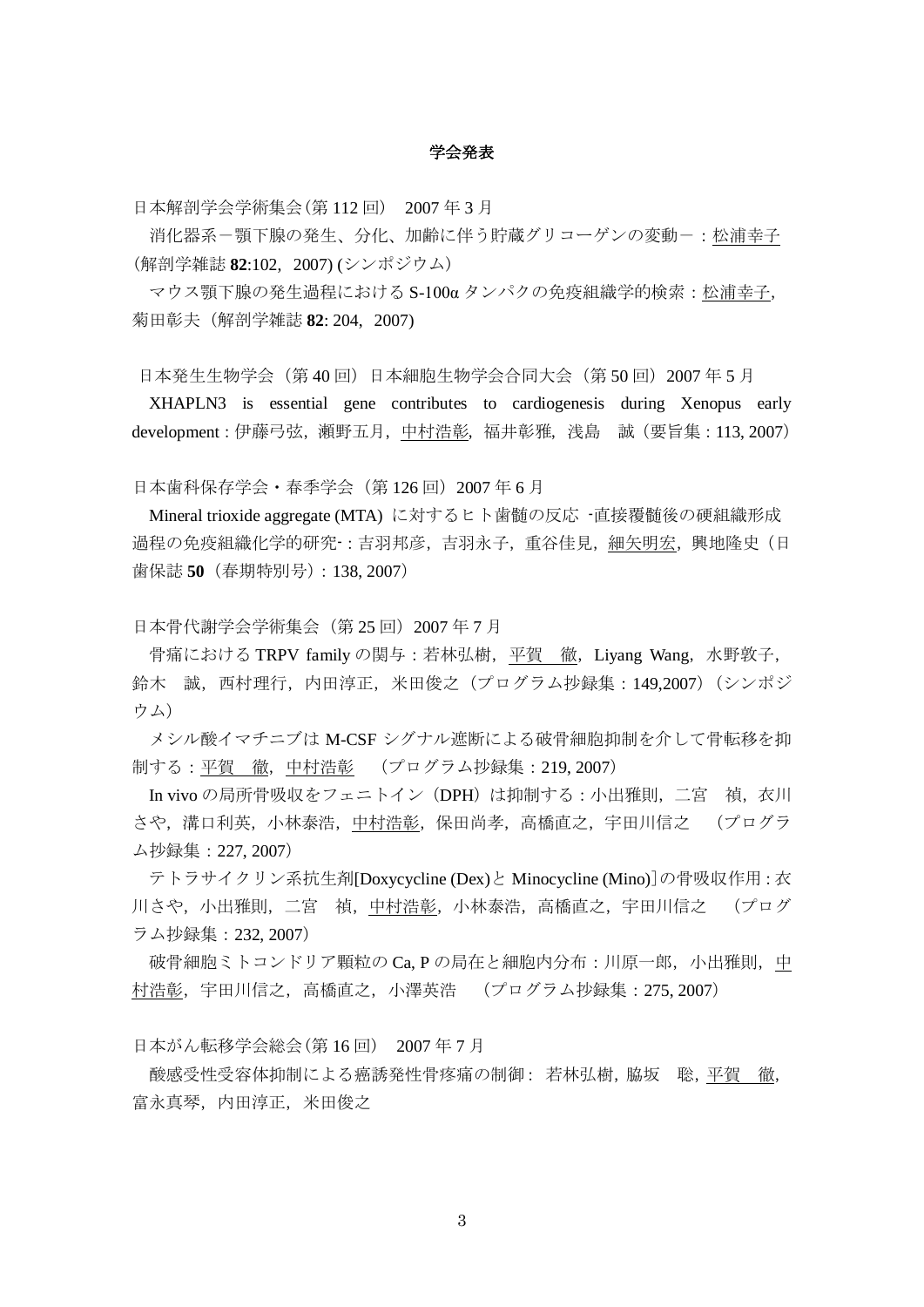歯科基礎医学会学術大会(第49回)2007年8月

重力負荷は卵巣摘出による骨密度低下を是正する:中村美どり,二宮 禎,中道裕子, 中村浩彰,高橋直之,宇田川信之(J Oral Biosci **49** suppl: 99, 2007)

フェニトイン (DPH) は局所の骨吸収を抑制する:小出雅則, 二宮 禎, 小林泰浩, 中村浩彰,宇田川信之,高橋直之(J Oral Biosci **49** suppl: 100, 2007)

胎仔マウス顎下腺における新規 MAP キナーゼ Erk5 の発現とその役割:小山典子, 松浦幸子,大野健二,林 徹,高井良招,柏俣正典(J Oral Boiscience 49 suppl:188, 2007)

セメント芽細胞分化過程における Runx2, Osterix 局在と骨基質タンパク局在:平田あ ずみ,菅原利夫,中村浩彰(J Oral Biosci **49** suppl: 205, 2007)

29th Annual Meeting of the American Society for Bone and Mineral Research, September, 2007

Imatinib mesylate suppresses bone metastases by inhibiting osteoclasts through blockade of M-CSF signals:Hiraga T and Nakamura H(J Bone Miner Res **22**Suppl 1:49, 2007)

Parathyroid hormone-related protein induces bone pain through stimulation ofproton-secretion in osteoclasts: Wang L, Wakabayashi H, Hiraga T and Yoneda T( J Bone Miner Res **22** Suppl 1:S87, 2007)

Zoledronic acid delayed the wound healing of tooth extraction socket but failed to cause osteonecrosis of the jaw in mice : Kobayashi Y, Hiraga T, Ueda A, Nishimura R, Yatani H and Yoneda T (J Bone Miner Res **22**Suppl 1:S291, 2007)

9th International Conference on Tooth Morphogenesis and Differentiation, September ,2007

Association of TIMP-2 with extracellular matrix exposed to mechanical stress and its co-distribution with periostin during mouse tooth development:Yoshiba N, Yoshiba K, Hosoya A, Saito M, Yokoi T, Okiji T, Amizuka N and Ozawa H (Program & Abstracts, 2007)

Analysis of gene expression in root region of developing tooth using laser capture microdissection: Kim J, Hosoya A, Kwak S, Cho SW, Kim JY and Jung HS (Program & Abstracts, 2007)

日本解剖学会中部支部学術集会(第 67 回) 2007 年 10 月

歯根膜幹細胞を用いた歯槽骨再生:二宮 禎,平賀 徹,中村浩彰,小澤英浩

日本癌学会総会(第 66 回)2007 年 10 月

メシル酸イマチニブは破骨細胞の抑制を介して骨転移を抑制する:平賀 徹(抄録 集:526, 2007)